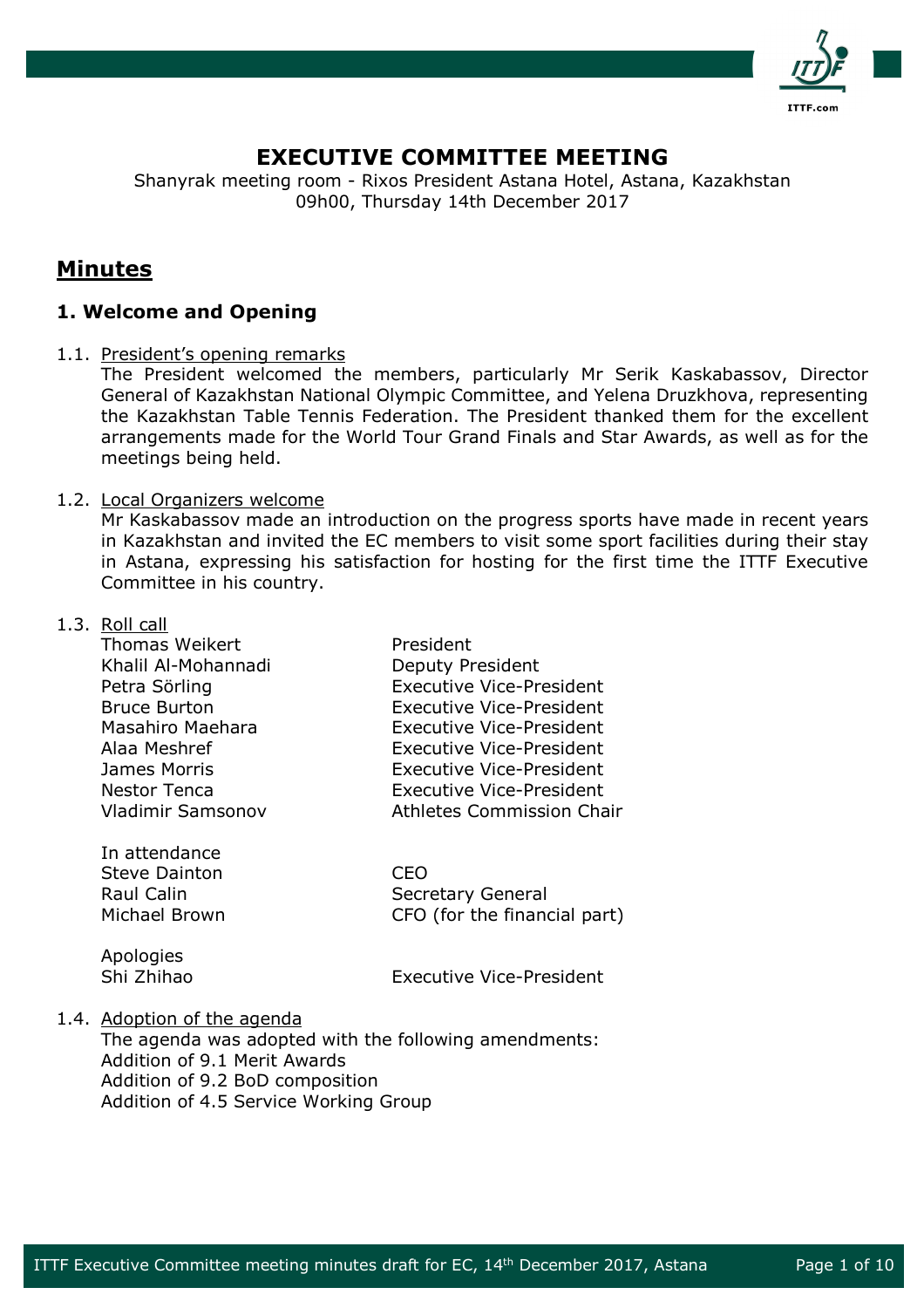

## **2. Minutes of the previous Executive Committee meeting**

- 2.1. Adoption of the Minutes of the previous meeting The minutes of the previous meeting were approved and signed by the President.
- 2.2. Business arising from the Minutes

In regard to the situation in Caribbean countries after the hurricane, the CEO reported that the ITTF has already taken a first step helping Puerto Rico, an Association particularly active in the region, and there will be a follow-up with other Caribbean Associations.

## **3. CEO Update**

## 3.1. Staff Structure

The CEO reported about the recent updates in the staff structure since the last EC meeting, with the incorporations in October of Michael Brown as CFO and Mounir Bessah as Head of Junior Events, and of Jordi Serra in November as Operation Manager. Some contracts have been renewed also during the last two months and five positions were advertised in GlobalSportJobs.com, hoping to have the selected candidates identified in early 2018. Ms Habiba Besic and Ms Daniela Gomes will finish their services with the ITTF by 31<sup>st</sup> December 2017.

## 3.2. Strategic Plan

The CEO reported that Deloitte has been chosen as the company to assist ITTF to develop its strategic plan. Two of their staff are present in Astana to conduct as many interviews as possible and interact with ITTF officials.

Mr James Morris, EVP in charge of the strategic plan pointed to the short time available but he is confident that with good coordination and cooperation the draft can be presented to the AGM in Halmstad, as work is already in progress.

### 3.3. TMS Activity

Since the previous meeting, and based on the EC decision of the previous meeting, several legal letters had been exchanged between ITTF Lawyers and Mr. Sharara's lawyers in connection to TMS International. Mr. Sharara had provided many explanations to the various open related matters which were shared with the EC. So far unfortunately most of these explanations were without proof.

After many years of cooperation, the ITTF decided it would prefer to close this chapter and also see how to normalize relations with Mr. Sharara and TMS. The EC decided that TMS must disclose their full accounts in detail for the ITTF to be able to verify all explanations. Assuming this will fully verify all Mr. Sharara's explanation then the parties should meet and re-establish friendly relations.

### 3.4. ITTF Africa update

A meeting will be held on 15<sup>th</sup> December with Khaled El-Salhy and Hajera Kajee, with the attendance of Thomas Weikert, Petra Sorling and Steve Dainton.

#### 3.5. Information & Technology

The company Bornan S.A. was selected to implement the Information & Technology services for the ITTF. They did already provide services to the Men's and Women's World Cup in Belgium and Canada in October and will be in charge of the results system in the World Tour Grand Finals in Astana. The goal is to have operative the new result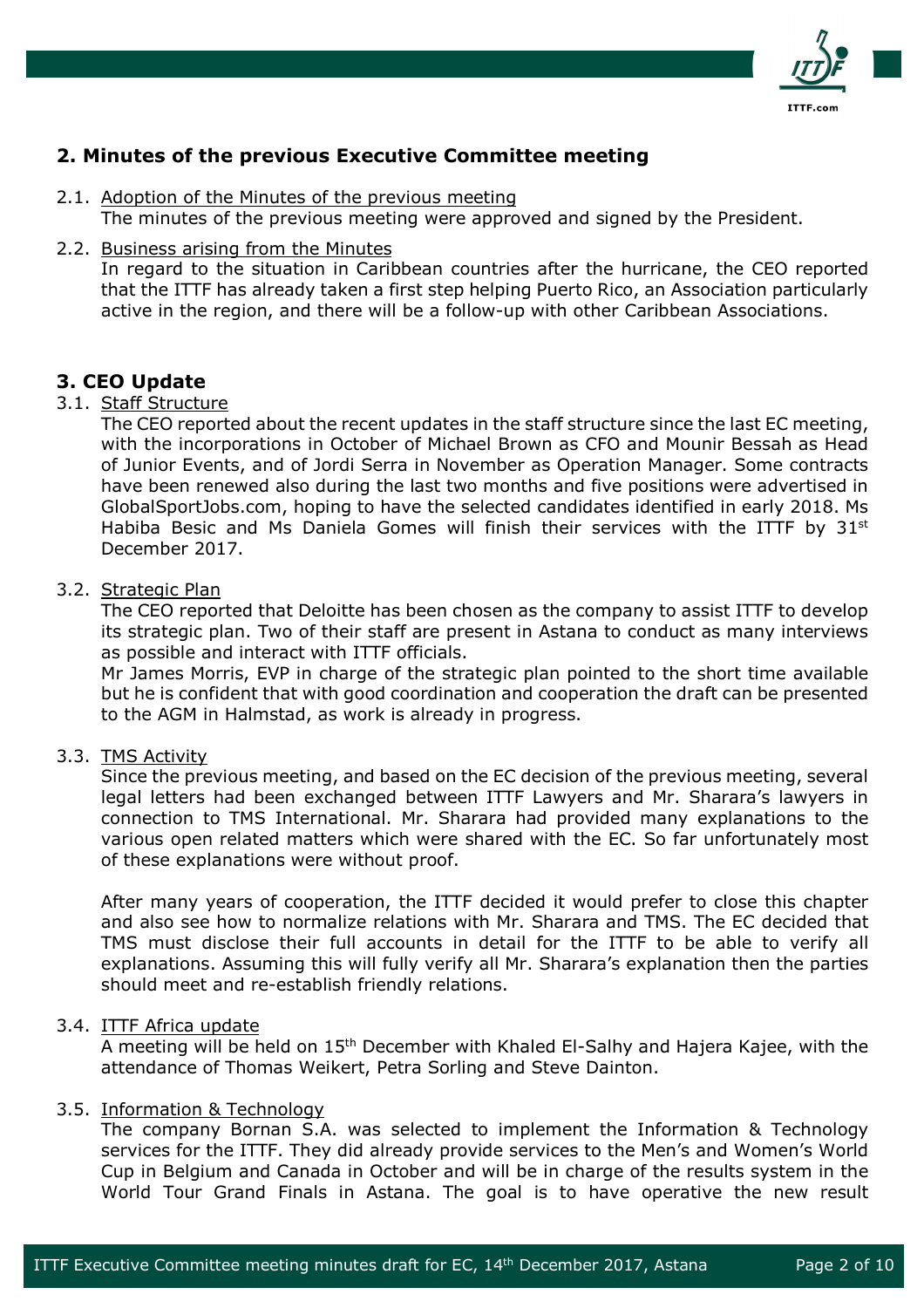

management system at the beginning of 2018 and gradually all other services being incorporated, such as historical results, different databases, etc. during the first months of 2018 and to reach the Halmstad 2018 WTTC with most of the systems working.

3.6. ITTF candidature for IOC membership

The ITTF submitted to IOC the application for Thomas Weikert to be IOC member as the current ITTF President.

Thomas Weikert, Khalil Al-Mohannadi and Steve Dainton met Ahmed Al-Fahad Al-Ahmed Al-Sabah, ANOC President, in Prague, during the ANOC session, and had a discussion on this matter.

## **4. Athletes' Commission Report**

4.1. IOC Athletes Commission Forum

It was held in November in Lausanne, with the attendance of Ryu Seung Ming and Ashu Jain. Their interactions with other sports athletes and IOC members were very positive.

4.2. Conditions at some World Tour events

Mr Samsonov stressed the fact that in some tournaments there are not enough practice tables, which makes preparation for the matches difficult. A question was raised also on whether packages with transport but without food could be provided. These questions will be shared with the competition department to take care of it.

4.3. Disciplinary panel

Ashu Jain was part of the last disciplinary panel formed to deal with the cases that occurred at the China Open. The President stated that hopefully the new constitution will articulate new methods which will lead to faster resolutions of these cases.

4.4. Athletes Commission elections

Mr Samsonov highlighted the fact that there will be elections for the Athletes Commission in Halmstad. It will be important to ensure a good communication plan is in place. It is recommended for the deadline for nominations to be 28<sup>th</sup> March, one month before the start of the World Championships.

### 4.5. Service Working Group

Mr Samsonov mentioned that some ideas of the working group could be explored, like the one of the cameras on the net post, which also could be good for the Tv production, offering new angles of vision.

The CEO mentioned that in the near future, collaboration with T2 will be a reality, and T2 could be a good platform to test some of the possible innovations.

In terms of implementation, Mr Samsonov asked if a proposition could be presented to be approved "based on the success of the experiments", which would be possible if the BoD delegates the decision to the Executive Committee.

Mr Samsonov mentioned that perhaps steps to further simplify the rule of service should be explored so it is much easier to implement in all competitions.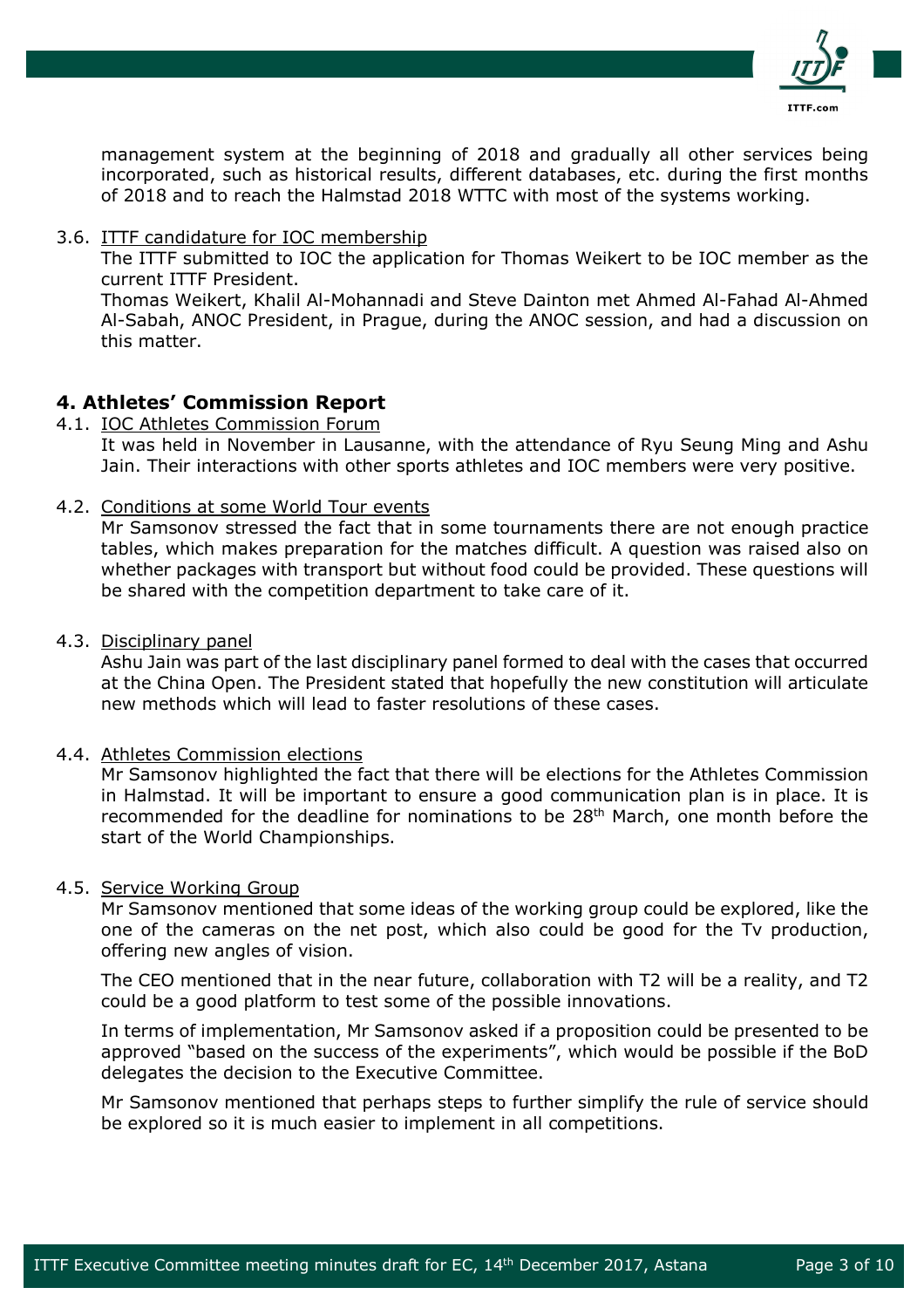

## **5. Operations Program**

### 5.1. Finances

### 5.1.1. Overview

The EVP of Finances, Ms Petra Sorling reported on the work in progress since the appointment of the ITTF Chief Financial Officer on 1<sup>st</sup> October 2017.

She informed the EC members that on the 14<sup>th</sup> November, the Risk Assessment Exercise was made, as announced at the AGM in Dusseldorf. Mr Gualtiero Falchini, Head of Advisory Services of Mazars and Mr Michael Ackermann, ITTF auditor, attended from the auditing firm, while the ITTF was represented by the EVP of Finances, the CFO, the Secretary General and the Operations Manager.

The CFO gave an overall update on the ITTF Financial status, with the highlights being an increase in the marketing income in 2017 and in overall reserves.

For 2018 both an increase of marketing income and expenditures are foreseen, but still with also a proportional increase of the reserves, to be in line with the policy of trying to have always one year of operations provision in the reserve fund.

A recommendation to close the Credit Suisse accounts in Switzerland was made, due to the commissions and different level of service offered, compared to UBS. In this way, all finances will be centralized in one single bank in Switzerland, and another in Singapore, making much clearer the management of the finances.

### 5.1.2. Committee budgets

A clarification was made in regard to the new structure, in which staff appointed would be responsible to control the expenditure, based on the approved budgets.

### 5.1.3. Research

Similarly, in the new budgets for 2018, a provision will be made for research and development projects, such as those may be approved by the AGM, BoD or EC from time to time based on needs.

### 5.1.4. Finance policy

The CFO presented the new Finance policy to the EC, which main goal is to have very clear and transparent procedures. This will be a live document being updated from time to time as deemed necessary. The EC received it with pleasure.

### **01-EC-20171214**

The Executive Committee resolved to close the Credit Suisse accounts.

## **02-EC-20171214**

The Executive Committee resolved to approve the new Finance policy.

## 5.2. Constitution review

Mr Tenca presented to the EC the work done by the ITTF in recent months. This constitution review, which had been pending for many years, was coordinated by Mr Jordi Serra. Mr Burton praised the job done by Mr Serra.

Once the feedback from different contributors has been received, Mr Serra will produce a draft for circulation, to be sent to all National Associations no later than 15<sup>th</sup> January.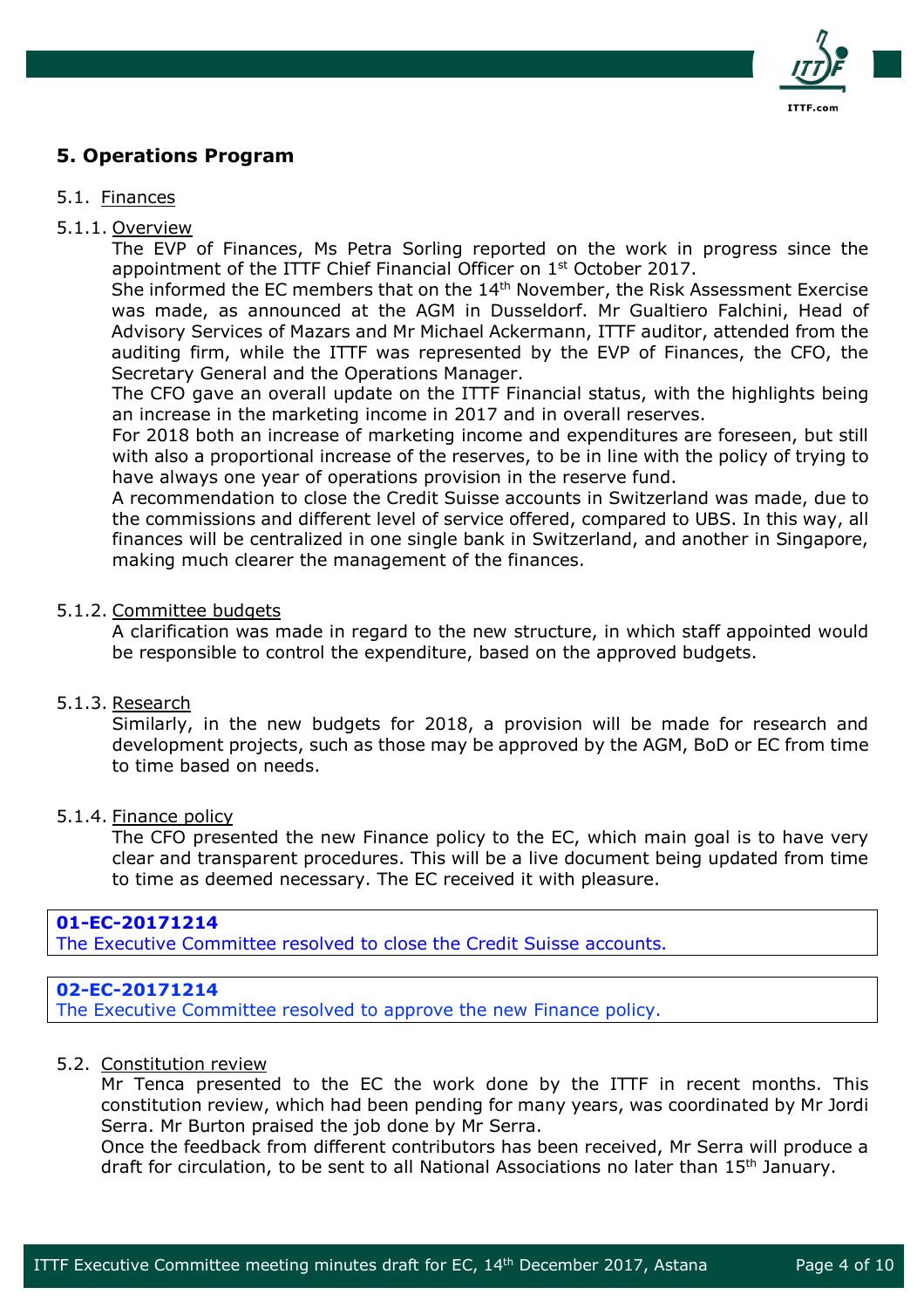

It was noted that once this first reform hopefully passes at the AGM in Halmstad, and the Strategic Plan will be adopted, the reform should continue to align the ITTF constitution with the most modern principles of good governance.

#### 5.3. Anti-Doping update

The EC noted that on the same date of the EC meeting WADA is hosting an important meeting with anti-doping officers of the different international federations, which is being attended by Françoise Dagouret.

#### 5.4. Integrity update

The ITTF has entered into an integrity partnership with Sportradar. Under the new deal, the ITTF will be able to utilize Sportradar's monitoring, intelligence and prevention solutions to help safeguard the sport against match fixing.

#### 5.5. Eligibility update

The Secretary General reported on the meeting held on 7th December with Mr Jerome Poivey, Head of Institutional Relations and Governance of the IOC and Coralie McConnell, from the IOC Summer Sports Department. Mr Poivey explained that the ITTF is ultimately responsible to define the eligibility criteria for the Olympic Games. A recommendation based on experience, was made to ensure that ultimately the Executive Committee could have the capacity of making exceptions, whichever is the final rule to be adopted. The Executive Committee reacted positively to this information and there was a consensus

on the EC that the eligibility rules in the ITTF competitions should be aligned, to make our sport eligibility easier to understand for the Media.

#### 5.6. Transparency update

In the first quarter of 2018, the new section "Transparency" will be opened in ITTF.com, in line with the recommendations received from ASOIF following the Good Governance exercise and workshop of 2017.

#### 5.7. Membership recognition issues

The ITTF Secretary General and CFO received in November the visit from the President of the Comoros NOC and the Minister of Sports of Comoros. They were interested to know the evolution of the Comoros Table Tennis Association and it was agreed to keep a communication in order to ensure the activity of our sport in the country.

Dr Alaa Meshref reported that the situation of the Libyan Table Tennis Federation was positively solved with a fluid communication with the National Association and National Olympic Committee, not making necessary following-up with any suspension.

## **03-EC-20171214**

The Executive Committee resolved to close the case of the potential suspension of the Libyan Table Tennis Federation without any further action.

The IOC helped to clarify the situation of the Kuwait Table Tennis Association, through an email received on 8th November, confirming that, at that time, Mr Abdulaziz Jaafar Al Mutwaa was the recognized President of the Kuwait Table Tennis Federation by the NOC of Kuwait (currently suspended but still recognised by the IOC).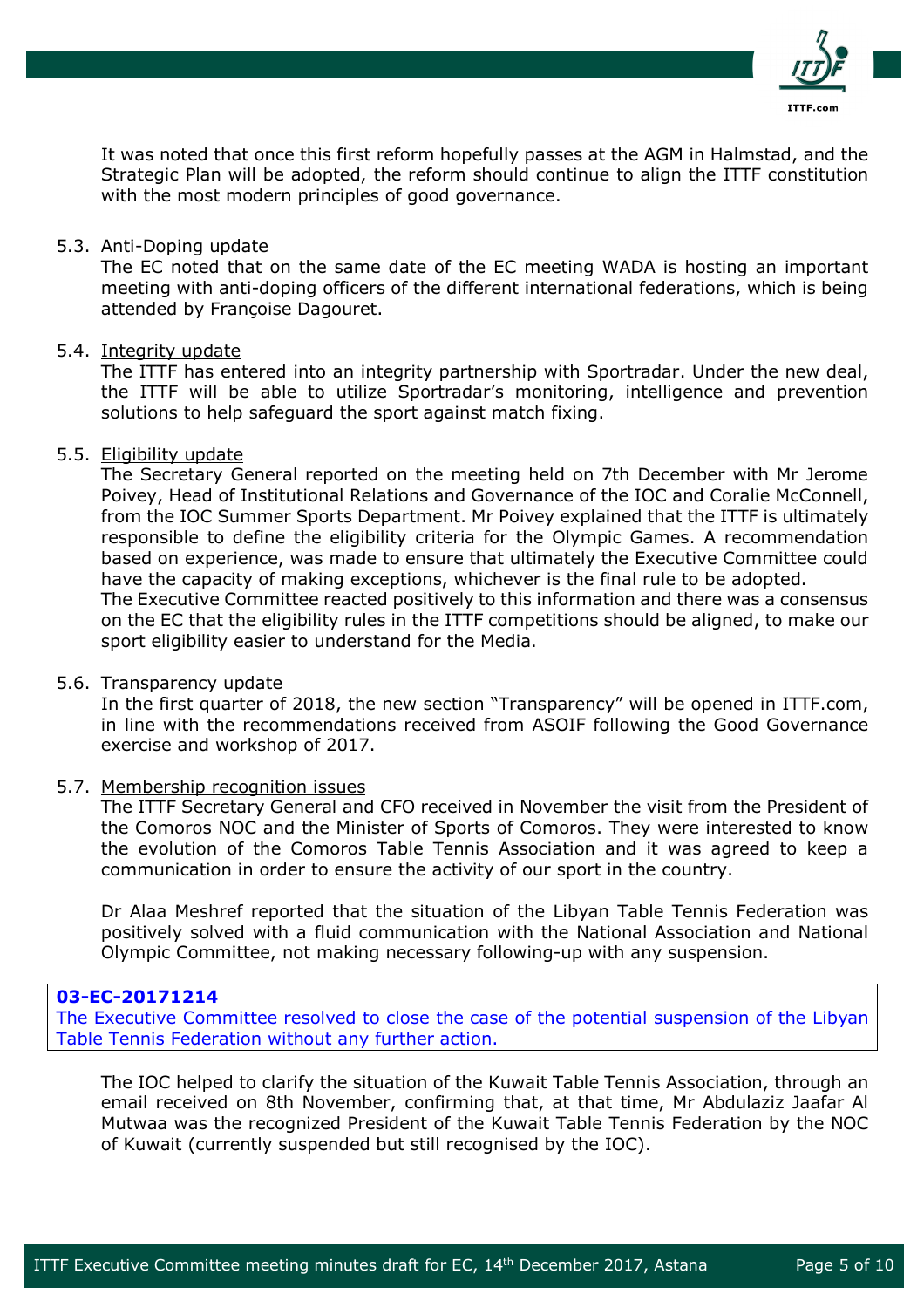

#### 5.8. Pan American confederation creation

By initiative of Mr Henry Reimberg, Chilean TTA President, the ITTF Secretary General visited the new PanAm Sports (former PASO) Headquarters in Miami on 4<sup>th</sup> October, being received by Mr Neven Illic and Mr Ivar Sisniega, President and Secretary General. The meeting was also attended by Mr Ricardo Probert, from the development department.

Mr Illic emphasized the necessity of creating the Pan American Table Tennis Confederation, as the only valid interlocutor representing the sport in the Americas, together with the ITTF. The Pan American Table Tennis Confederation should be an umbrella gathering all American National Table Tennis Associations under the same roof, with a simple constitution.

## **04-EC-20171214**

The Executive Committee resolved to work closely with the Latin American Table Tennis Union and ITTF North America so the Pan American Table Tennis Confederation is created in 2018.

Mr Jordi Serra will be asked to assist with the constitution creation after the work with the ITTF constitution is finalized.

The goal is the creation of the Pan American Confederation by the time of the PanAm Championships in November 2018, at the latest.

#### 5.9. Para Table Tennis Classification Rules

The 2015 IPC Classification Code established the compliance criteria that all Para sport classification rules should fulfil by 31st December 2017. Under the supervision of Dr. Sheng K. Wu, ITTF Para TT Medical Officer, and with the cooperation of Dr Juraj Stefak, former ITTF Para TT Medical Officer, Mr Pablo Perez has developed the new classification rules, in close cooperation with the IPC.

The new classification rules will be implemented into four phases. Firstly, the adoption of the IPC procedural rules and some minor adjustments in classification criteria by 1st January 2018. Secondly, the starting of a research project that will include a massive revision of players during World Championships in 2018. Thirdly, major adjustments in the classification criteria will be published in a new classification rules in January 2019. Finally, all affected players by new classification rules will be reviewed during 2019 before the end of qualification process for Tokyo 2020.

## **05-EC-20171214**

The Executive Committee resolved to adopt the new Para Table Tennis Classification Code.

#### 5.10. Ranking default policy appeals

The ITTF Executive Committee considered the communication from ITTF side was not the best and under these conditions, the appeal of the Israel NPC and the Israel Table Tennis Federation should be considered.

## **06-EC-20171214**

The Executive Committee resolved to accept the appeal from Israel and to ensure in the future communications about the ranking default policy are clearer.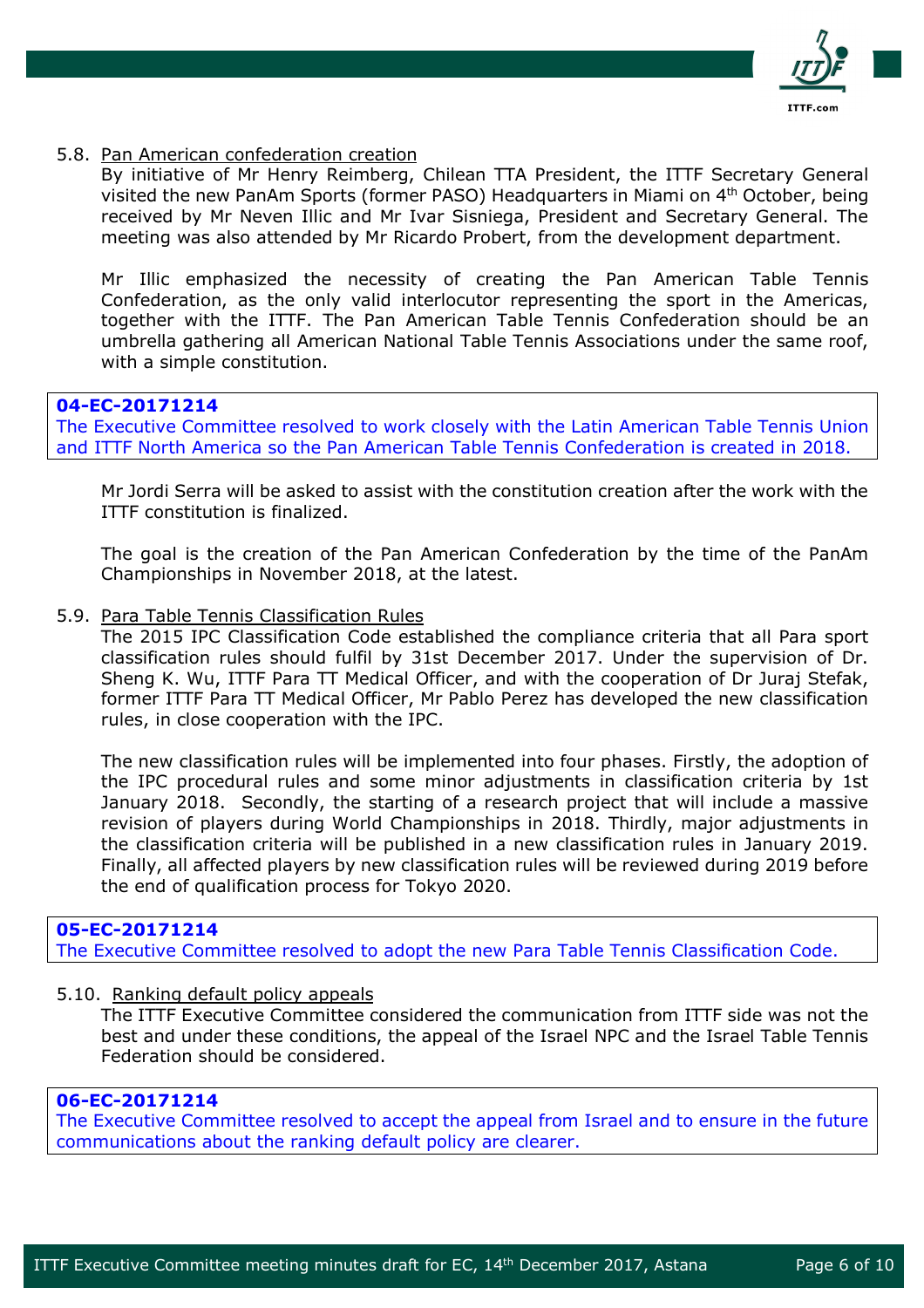

#### 5.11. Harassment case

The Executive Committee resolved to request that President Thomas Weikert and Vice President Nestor Tenca review the recommendations received from the harassment officers from a juridical perspective.

#### 5.12. Racket control

Following the decision taken at the EC meeting in Halmstad, Mr Samsonov expressed the need to discuss further the situation with the athletes' commission before starting the voluntary controls. The EC agreed to provide such extension as requested by the Athletes Commission. Independently of this procedure, the idea is to present a proposition to change the current rule to the next Board of Directors.

#### 5.13. World Veterans

A meeting was held on 1<sup>st</sup> October in Dusseldorf, attended by Eberhard Schöler, Dianne Schöler, Hans Westling, Reto Bazzi, Gloria Wagener, Thomas Weikert, Petra Sörling and Raul Calin. Progress keeps being made in the cooperation between Swaythling Club and the ITTF joining forces for the future of the World Veteran Championships and a new meeting is foreseen in March at the German Open.

#### 5.14. Special Advisors

The conditions to appoint special advisors were discussed.

## **07-EC-20171214**

The Executive Committee resolved that each Committee can hae a maximum of one special advisor as per recommendation of the President or Executive Vice-President of that area, in agreement with the Committee Chair.

### 5.15. President Advisory Council

The President informed the Executive Committee that from now onwards, the President Advisory Council (PAC) term will not be of a fixed period of 10 years, but will coincide with the mandate of the President, allowing any new President to form his own PAC. Mr Weikert ratified as members Mr Andre Damman, Mr Radivoj Hudetz, Mr Eberhard Schôler, Mr Shahrokh Shahnazi, Mr Neil Harwood, Mr Koji Kimura, Mr Igor Levitin, Mr Walter Rönmark and confirmed the inclusion of Mrs Jane Pinto (with the old rule her mandate would have finished) and of Eng. Melecio Eduardo Rivera.

There will not be age limit on the PAC as the limited term of four years allows each new President to choose the composition every four years.

## **6. Competition Program**

#### 6.1. World Championships update

Progress is being made in the preparations for the 2018 World Team Table Tennis Championships. The draw will be held on  $27<sup>th</sup>$  February, during the next inspection.

The CEO visited Budapest in November to discuss the contract. The venue and dates were adjusted, but Budapest has recent experience in hosting major events and the work is in progress.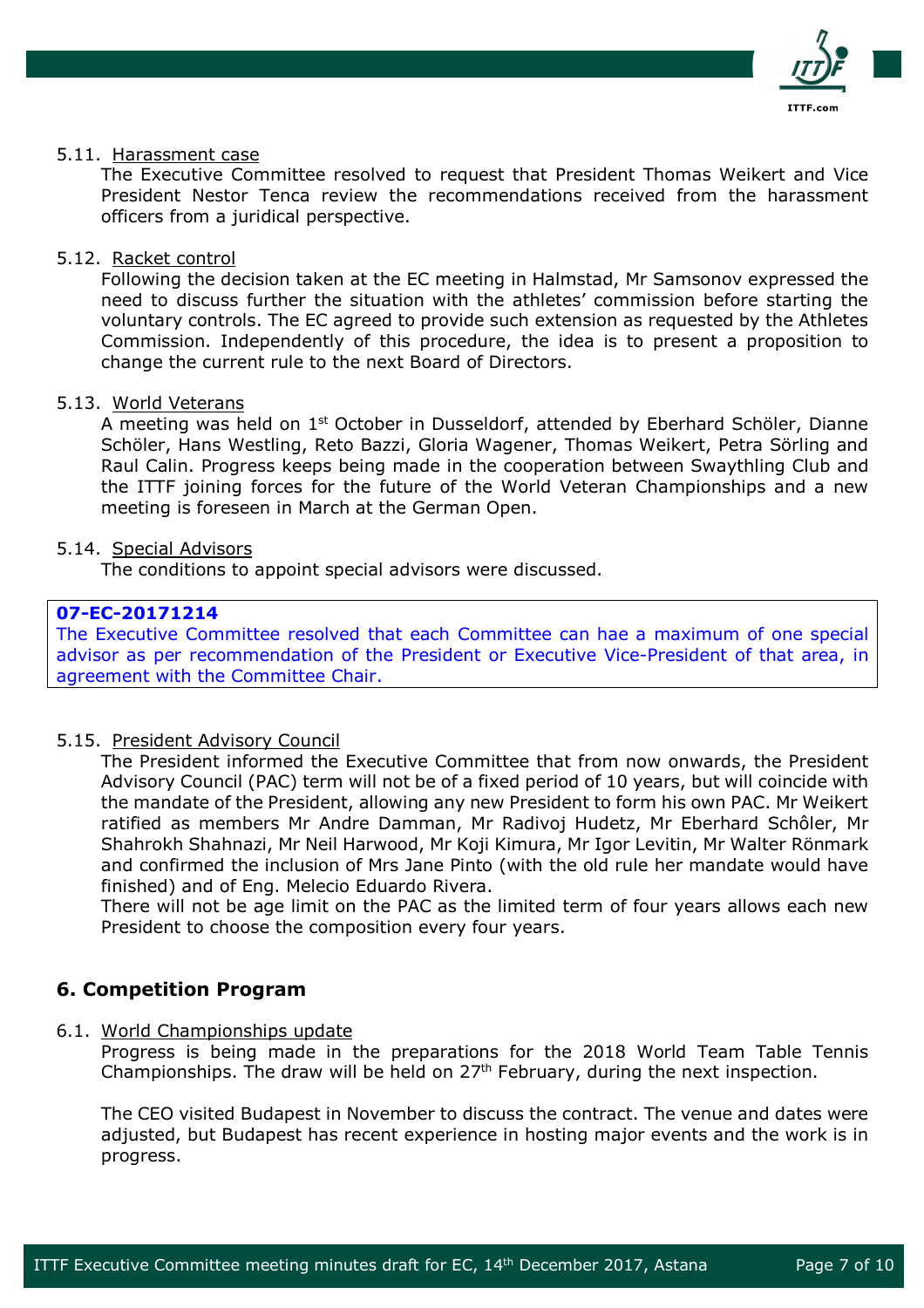

For 2020, the situation is very good, with three bids received from Busan in Korea, Ekaterinburg in Russia and San Jose in the United States of America. Inspections will be held in 2018.

#### 6.2. World Tour update

The CEO reported that all documents for 2018 have been circulated and the Mixed Doubles will be introduced already in 2018.

The CEO reported that there are no Challenge events in Latin America and only one in Africa. The ITTF will try to increase the number of Challenge events in the developing continents.

Mr Burton reported about the desire of the URC to try the new Umpires System tested at the 2017 Austrian Open in some of the Platinum events in cooperation with the local organizers. The proposed directives are not ready, but will be for the next EC meeting.

The documents for 2019 have been already distributed and the plan is to have the 2019 calendar defined before the next EC meeting.

#### 6.3. World Cups update

The President reported about the experience in both World Cups in Liège and Markam. The Women's World Cup had a very good venue with many spectators and it was an overall success.

The President also reported on the increase of the prize money for the Men's and Women's World Cup for the next year. Disneyland Paris in France and Chengdu in China are the host of the Men's and Women's World Cup 2018.

For 2019 the plan is having both Men's and Women's World Cups in consecutive weekends in Chengdu.

### 6.4. Junior Program update

The CEO reported that at the Development and Continental Council there would be a more extensive report, but basically with the incorporation of Mounir Bessah as Head of Juniors, hopefully the Junior Program will receive a boost.

### 6.5. Multi-Sport Games update

Mr Burton reported on the preparations for the Commonwealth Games in Gold Coast, where Mr Burton and Mr Morris will represent the Executive Committee. The Secretary General also confirmed that the Pan Am Games 2019 qualification system has been finalized.

## 6.6. New World Ranking

The new World Ranking is ready to implement as of January  $1<sup>st</sup>$  2018. Details also to be discussed in the DJCC. It was again clarified that in the beginning the ITTF and World Ranking Working Group would evaluate the system and make adjustments where necessary.

#### 6.7. Future Events Working Group

The next meeting will be held in San Jose in January and hopefully the working group will come up with conclusions for taking a decision at the BoD in Halmstad.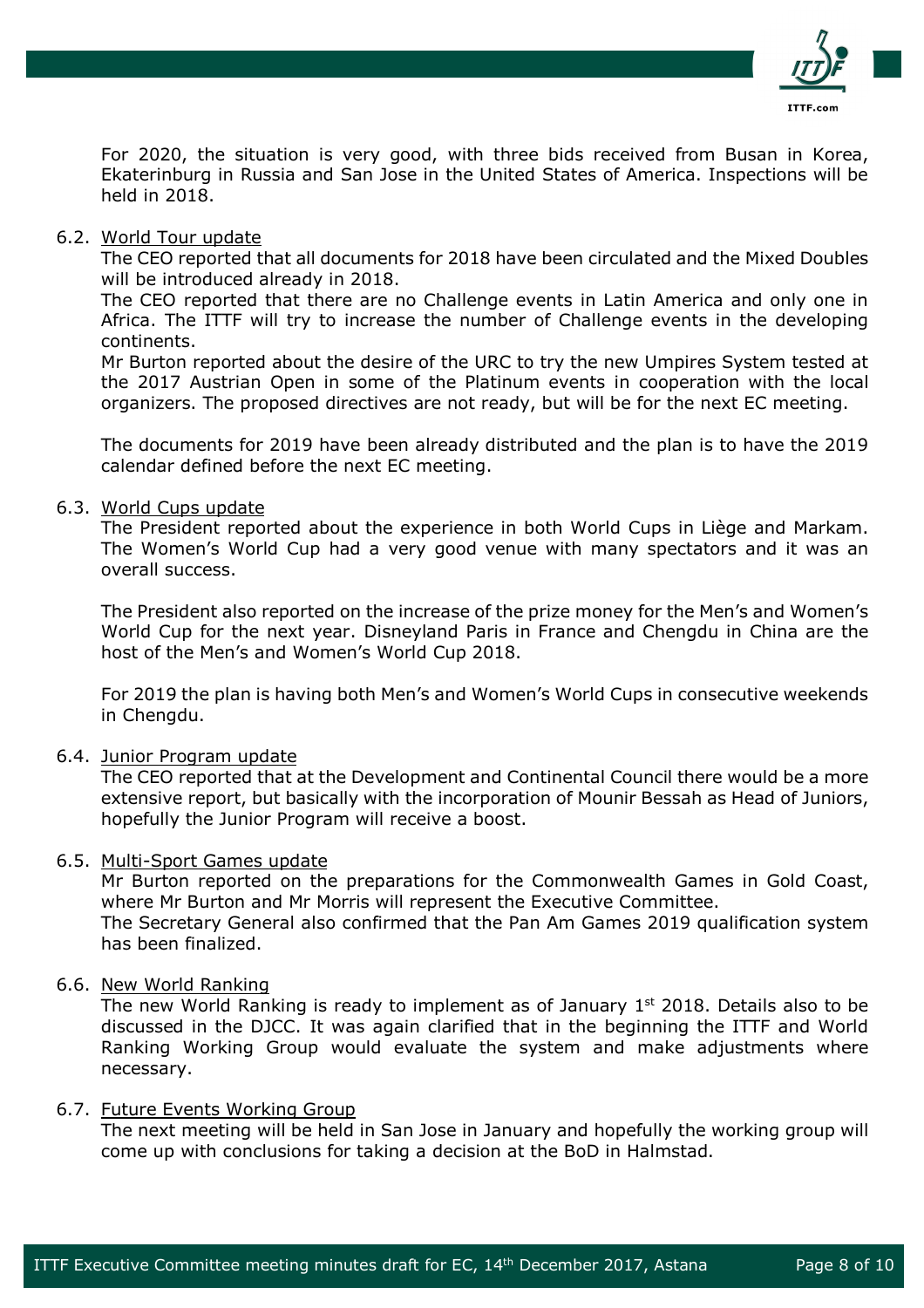

## **7. Marketing and Promotion Program**

#### 7.1. Continental Commercialisation update

The CEO reported that Oceania is quite advanced in the development of the KPI's for the implementation of their commercialisation agreement.

North America was signed in the first half of the year and work is in progress. The work is also quite advanced with Europe, hoping to sign in Astana.

Latin American discussions already started as well and hopefully will be finalized soon.

For Africa the ITTF is ready, and just waiting the clarification of the situation in this continent.

Asia the discussions will start very soon.

### 7.2. ITTF Marketing subsidiary

This point was deferred to the meeting in London in February.

#### 7.3. New Sponsors

The President reported on new companies joining the pool of sponsors of the ITTF, with British Airways being almost finalized as one of the sponsors for the Team World Cup. Uncle Pop was also being negotiated for a multi-year deal and renewals were also in progress with Liebherr, TATA and GoDaddy. As well there were numerous other discussions and the CEO mentioned that it was the most discussions regarding Sponsorship that he had ever had during his time working with the ITTF.

### 7.4. Seamaster World Tour agreement

Following the EC meeting, a signing ceremony will be held with the ITTF President and Mr Ji Wen Yuan for strengthening the cooperation between the ITTF and Seamaster and their T2 league. This way the ITTF could test certain new innovations etc for the future benefit of the sport.

### **8. Development, Education & Training Program**

Leandro Olvech reported to the EC members of the progress being made since Halmstad in the development of the "World Table Tennis Foundation", as well as the advantages and inconveniences of establishing it in Germany or Switzerland.

The presentation covered the objectives, proposed structure, methods to obtain funds, possible programs and contents and outlined the date of 6 April 2018 as the potential date for the launch.